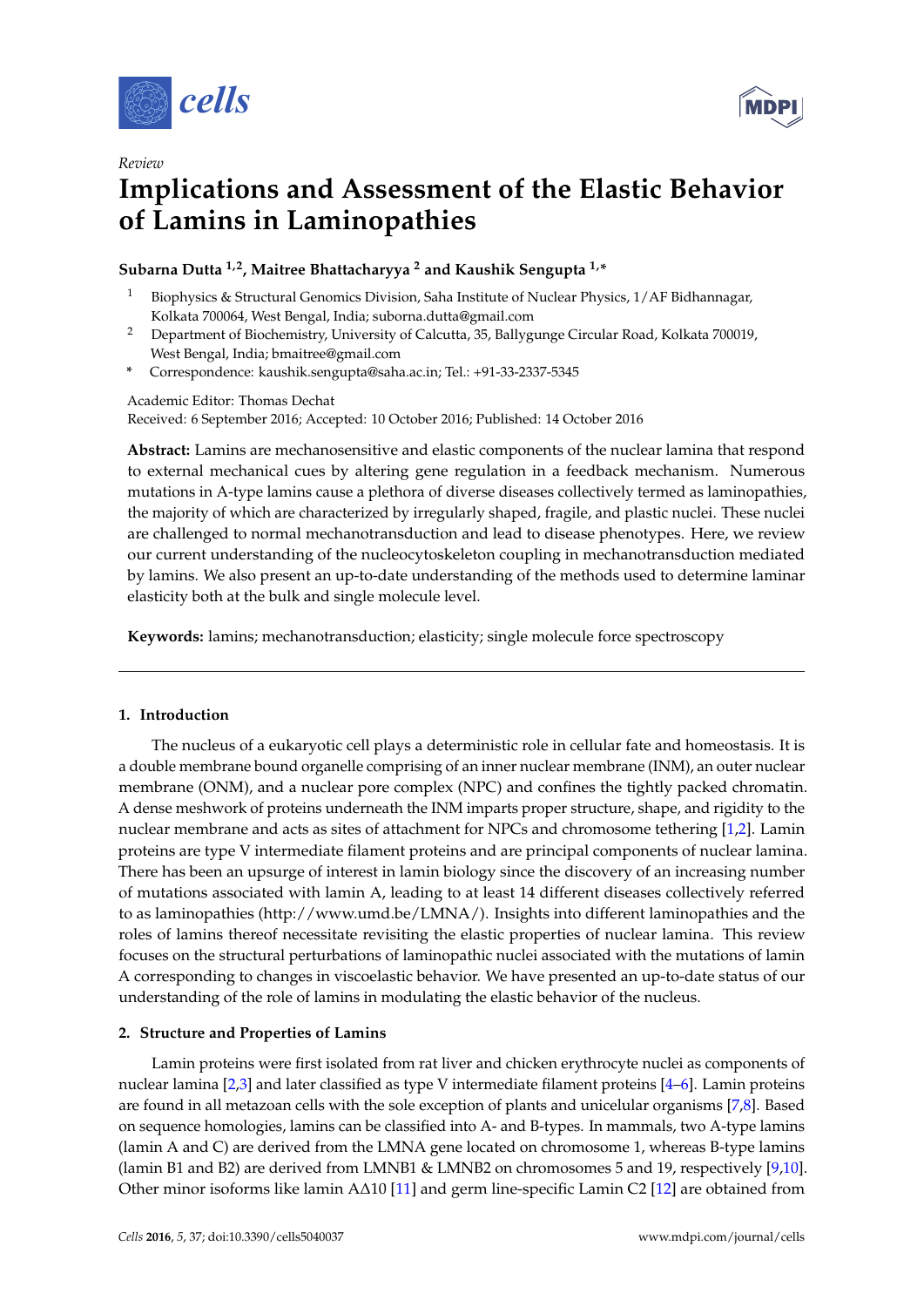LMNA, and B3 is obtained from LMNB2 [\[13\]](#page-5-6). All lamins carry a tripartite structure consisting of a long central alpha helical rod domain, which are flanked by N terminal head and C terminal tail domains. The C terminal tail domain is grossly unstructured and contains a nuclear localization signal NLS [\[14\]](#page-5-7) followed by the immunoglobulin fold (Ig-fold) [\[15](#page-5-8)[,16\]](#page-5-9) while terminating in a CAAX box that is necessary for farnesylation [\[17\]](#page-5-10) Interestingly, B-type lamins are permanently farnesylated, whereas A-type lamins do not retain the farnesyl group.

Lamins have a propensity to self assemble into higher order oligomeric structures that are initiated by a dimer formation and propagated by parallel in-register associations at the molecular level [\[8,](#page-5-1)[18,](#page-5-11)[19\]](#page-5-12). It is now established that the head, rod, and tail domains play active roles in lamin assembly [\[18](#page-5-11)[,20\]](#page-5-13). Inside the nucleus, A- and B-type lamins form separate networks which interact amongst themselves [\[21\]](#page-5-14) However, the means by which individual lamins in a cell polymerize to render the final laminar structure is still shrouded in mystery. Near orthogonal meshwork of lamin fibers were visualized in Xenopus oocytes [\[4\]](#page-4-3), while mammalian nuclei almost always exhibit irregular filamentous networks [\[22,](#page-5-15)[23\]](#page-5-16). Recent studies on lamin assembly in xenopus oocytes have shown a near orthogonal regular network of B-type lamins, superposed by irregular bundles of A-type lamins [\[24\]](#page-5-17). Therefore, it can be conjectured that B-type lamins, especially B1, form the plinth on which the laminar superstructure is assembled. This view finds support from the knockdown experiments of lamin B1, which culminates into an increased mesh size of lamin A/C and B2 with an additional formation of nuclear blebs [\[21\]](#page-5-14). The lamin proteins form an elastic component of the lamina and act as "shock absorbers" [\[25](#page-5-18)[,26\]](#page-5-19), which therefore regulate the mechanical behavior of the nucleus. It is now established that viscoelasticity of the nucleus depends entirely on A-type lamins, while B-type lamins resist nuclear deformation in response to force [\[27\]](#page-5-20).

#### **3. Expression of Nuclear Lamins during Development and Differentiation**

A- and B-type lamins not only differ in their structural features but also in their expression patterns as well. B-type lamins are expressed as the first intermediate filament protein of the nucleus in most embryonic stem cell types, except in one instance where lamin B was shown to be superfluous in differentiation [\[28\]](#page-5-21), while lamin A sets in during differentiation, although the expression patterns varies among animal to animal [\[29\]](#page-6-0). Xenopous oocytes contain LB3 as the principal, whereas minor forms LB1 and LB2 express at the time of blastula transition and gastrulation [\[30](#page-6-1)[–32\]](#page-6-2). Drosophila and chicken embryos exhibit a similar trend of lamin expression [\[33,](#page-6-3)[34\]](#page-6-4). In mice, lamin  $A/C$  first appear at the trophoblast stage (E.D 9), followed by expression in myoblasts and mesenchymal tissues on embryonic days 10 and 11, respectively [\[35\]](#page-6-5). Thus, it is only lamins B1 and B2—not lamin A/C—that are expressed in undifferentiated mouse and human embryonic stem cells [\[36\]](#page-6-6). B-type lamins are very essential during animal development. Site-directed mutations on B-type lamins of drosophila cause fatality at different embryonic or late pupal stages [\[37,](#page-6-7)[38\]](#page-6-8). Lmnb1-/- and Lmnb1-/-/Lmnb2-/- are born smaller in size and succumb to death within minutes after birth due to lung and brain developmental defects [\[28](#page-5-21)[,39](#page-6-9)[,40\]](#page-6-10). On the other hand, animals with deficiency of lamin A/C suffer from postnatal retardation of growth [\[41\]](#page-6-11) associated with skeletal and cardiac muscle disorder [\[41,](#page-6-11)[42\]](#page-6-12). Again, stiffness of a tissue is largely dependent on the relative expression ratio of A- and B-type lamins. Soft tissues such as the brain exhibit a low lamin A:lamin B ratio that is reversed for harder load-bearing tissues such as muscles, bone, and cartilage [\[43\]](#page-6-13). Correspondingly, embryonic stem cells (ESCs) expressing low lamin A/C levels exhibit higher plasticity compared to differentiated cells [\[44,](#page-6-14)[45\]](#page-6-15).

#### **4. Laminopathies and Role of Lamin A in Mechanotransduction**

Lamins have gained fresh impetus due to the uncovering of over 450 mutations only in lamin A, which are associated with 14 human diseases termed as laminopathies. Surprisingly, only a handful of diseases have been identified with lamin B1 and lamin B2 mutations [\[46\]](#page-6-16), which further support the notion that B-type mutations are embryonically lethal, while A-type lamins are not. Some of the laminopathies, including dilated cardiomyopathy (DCM), Emery–Dreifuss muscular dystrophy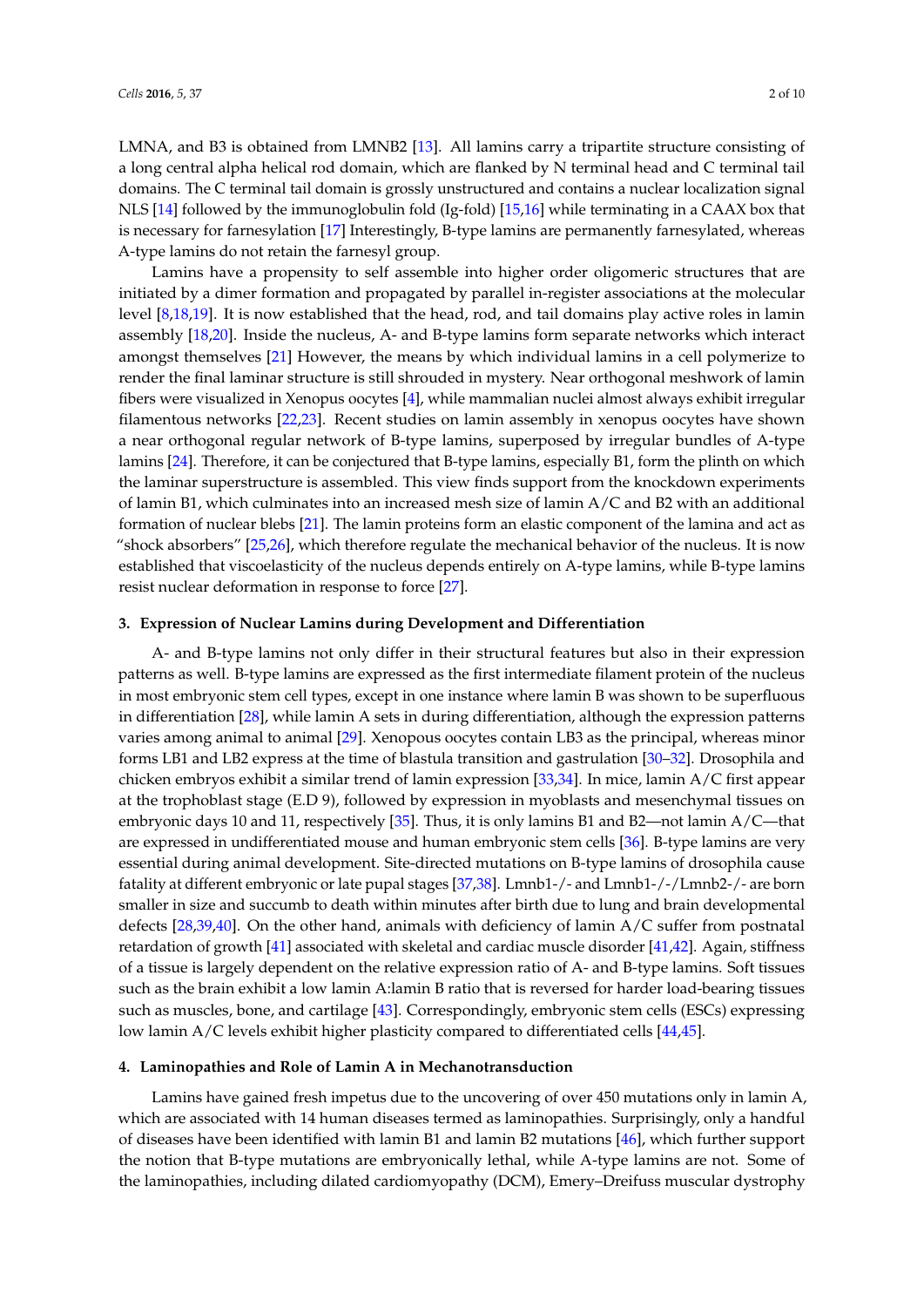(EDMD), Hutchinson–Gilford progeria syndrome (HGPS), and familial partial lipodystrophy (FPLD), are characterized by mechanically compromised nuclei that are often deformed and lack integrity, as observed in tissue samples from patients [\[47](#page-6-17)[,48\]](#page-6-18). Heart muscle tissues were obtained as biopsy samples from DCM patients [\[49\]](#page-7-0) and from mouse models [\[50](#page-7-1)[,51\]](#page-7-2) as well as DCM and EDMD models in Drosophila, where body wall muscle showed abnormally elongated nuclei with a concomitant reduction in nuclear stiffness [\[52,](#page-7-3)[53\]](#page-7-4). Moreover, the human and murine muscle tissues bearing DCM mutations showed increased nuclear fragility and discontinuity in nuclear lamina, as visualized by electron microscopic analyses [\[54,](#page-7-5)[55\]](#page-7-6). On the contrary, LMNA mutations cause a HGPS result in stiffened nuclei as observed in patient fibroblasts [\[56,](#page-7-7)[57\]](#page-7-8). Thus, the mechanical model comes in the scenario that explains that sensing and response to external mechanical cues by the nucleus is mediated by nuclear lamins. According to the mechanical model, aberrant mechanical response from the nucleus due to lamin A mutations causes increased vulnerability of the nuclei of load bearing tissues encountering mechanical stress. As a consequence, the misshapen nuclei of the laminopathic cells respond poorly to stretching forces. "Mechanosensing" occurs at the level of the extracellular matrix (ECM), which generates tensional force on the cell. This in turn is sensed and processed by the cytoskeleton as biochemical signals and mechanical forces that terminate into the nucleus, thereby eliciting effector responses [\[58\]](#page-7-9). The nuclear lamina is physically connected to the cytoskeleton via the linker of nucleoskeleton and cytoskeleton (LINC) complex, which plays a crucial role in mechanotransduction [\[59\]](#page-7-10). The LINC complex is comprised of SUN ( Sad1 & UNC-84) domain proteins spanning the INM [\[60\]](#page-7-11) and is connected to nesprins (also referred to as Syne, Myne, and NUANCE) at the ONM [\[59](#page-7-10)[,61](#page-7-12)[,62\]](#page-7-13). Different isoforms of nesprin also bind actin and microtubules and cytoplasmic intermediate filaments [\[63,](#page-7-14)[64\]](#page-7-15). Silencing or depleting the components of the LINC complex results in nuclear envelop deformities, thereby suggesting that these components are necessary to maintain proper shape and structure of the nucleus in response to mechanical forces [\[65](#page-7-16)[,66\]](#page-7-17). The support for this statement comes from the observations that defective nucleocytoskeletal coupling is observed in cells expressing mutant lamin A proteins [\[52\]](#page-7-3), thereby disrupting the proper mechanotransduction pathway. Recent studies in *C. elegans* models have shown that L535P causing EDMD perturbs the mechanical response of muscle nuclei in response to strain. As expected, the LINC complex and emerin are required to elicit this mechanical response of the nuclei [\[67\]](#page-8-0). This is an important addition in the field, as the experimental procedures determining nuclear strain are based on the whole living animal. This is reminiscent of the mammalian cells, which are also characterized by improper localization of various components of the LINC complex [\[68](#page-8-1)[,69\]](#page-8-2). At the same time, the interaction of various downstream signaling molecules with lamin A might be perturbed [\[70\]](#page-8-3). Load-bearing tissues such as muscles, cartilage, and bones containing elevated levels of lamin A are worst affected in diseases such as EDMD, DCM, and HGPS and are characterized by aberrant nucleocytoskeletal coupling [\[52\]](#page-7-3).

#### **5. Measurement of Viscoelasticity of Lamin A Proteins**

Nuclear deformations observed in different laminopathies include nuclear envelop blebbing, elongated nuclei, lamina thickening, and overall fragility of the lamina [\[71\]](#page-8-4). These phenotypes can result from an alteration of viscoelastic behavior of the nuclear lamina. Several biomechanical techniques such as micropipette aspiration, cell strain and compression, and atomic force microscopy have aimed to probe mechanical properties of nuclei [\[44](#page-6-14)[,72,](#page-8-5)[73\]](#page-8-6), where chromatin contributions also had to be taken into consideration [\[25\]](#page-5-18). Similar viscoelastic properties of the actin cytoskeleton have been shown earlier via particle tracking microrheology experiments in the cytoplasm of stem cells and differentiated fibroblasts. It must be borne in mind that stem cells due to their intrinsic plasticity are assumed to be an ideal viscous system, whereas differentiated fibroblasts (as used in the study) possess both viscous and elastic components [\[74\]](#page-8-7). However, how the viscoelasticity of the individual proteins contribute to the bulk behavior of the cell posed an interesting problem to biophysicists and cell biologists. Likewise, the viscoelastic properties of the actin protein have been studied in great detail via rheological measurements [\[75–](#page-8-8)[77\]](#page-8-9). Similar viscoelastic studies also exist for cytoplasmic intermediate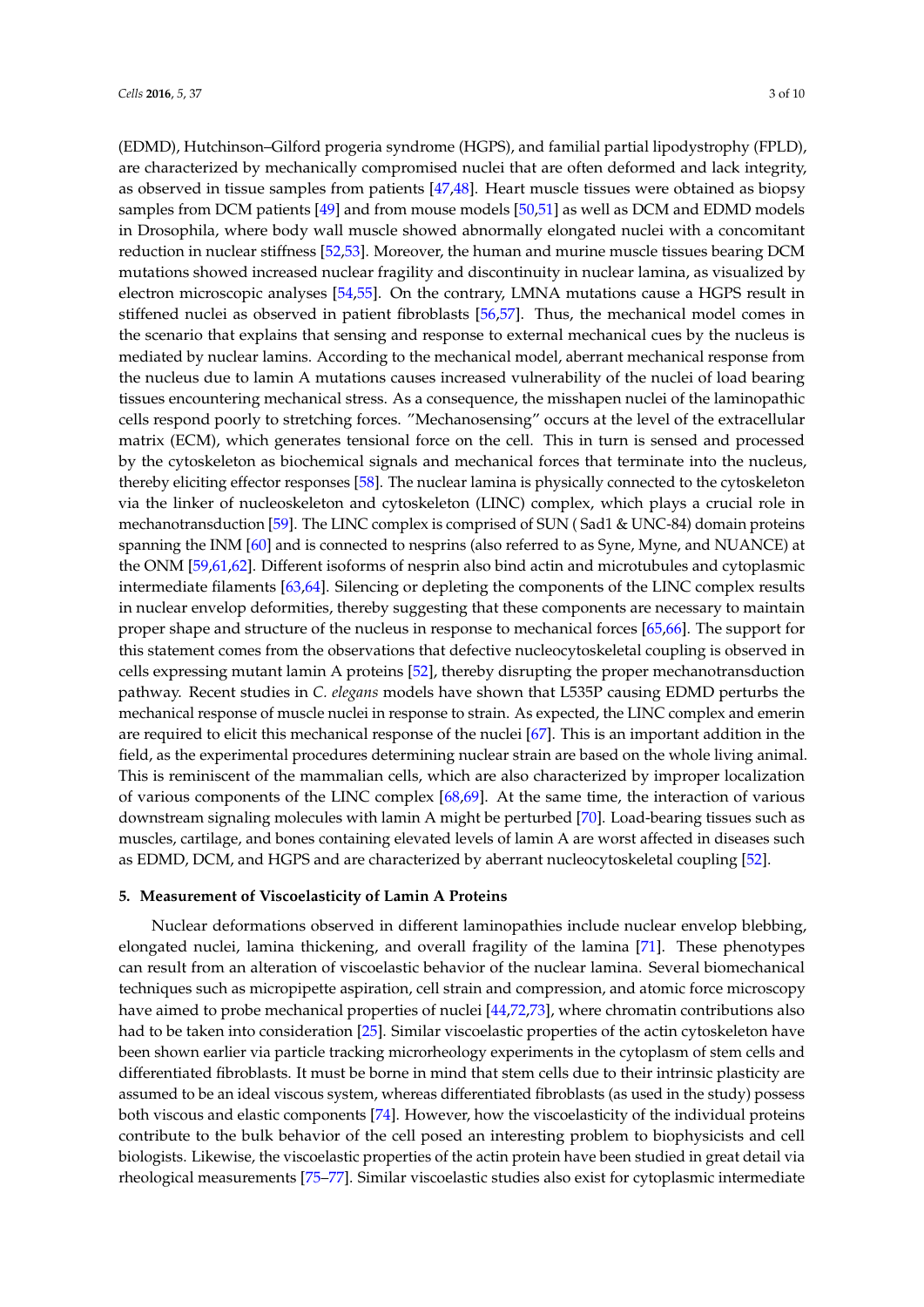filament proteins such as desmin, keratin, and vimentin [\[78](#page-8-10)[–82\]](#page-8-11). Both desmin and vimentin have shown strain stiffening behavior from mechanical rheometry [\[83\]](#page-8-12). Pioneering studies have also focused on quantitative rheological measurements of lamin B1, where the stiffness of the matrix increased with strain. This strain hardening was hypothesized to resist forces leading to nuclear deformation prior to nuclear envelope rupture in prophase [\[83\]](#page-8-12). However, lamin B1-depleted cells retained normal mechanical functions despite occasional nuclear blebbings, while A-type lamin-deficient cells had attenuated nuclear stiffness [\[84\]](#page-8-13). Lamin A plays a pivotal role in the pathophysiology of diseases linked to muscles where mechanical force transmission is the prerequisite for their proper functioning. Therefore, the effect of the viscoelasticity of lamin A is an important avenue to explore. However, such study with lamin A was largely plaguing the field until 2013, when the viscoelasticity of human lamin A protein, along with some of its mutants, was first elucidated [\[27\]](#page-5-20). The hallmark of this study lies in the unique viscoelastic response of the lamin A networks deviating from strain hardening behavior of lamin B1. This is not surprising, as there is only 50% homology between human lamins A and B1, and they have been shown to possess distinct higher order associations [\[85\]](#page-8-14). The mutations E161K and R190W, which cause DCM in patients [\[86](#page-8-15)[–88\]](#page-8-16), lead to a fragile and poorly elastic matrix, which is unable to bear shear strain deformation [\[27\]](#page-5-20). This clearly explains why such lamin A mutations lead to abnormally elongated nuclei with concomitant changes in elasticity.

#### **6. Determination of Lamin A Elasticity at Single Molecule Level**

So far, we have reviewed the bulk properties of the lamin A and how mutations affect the viscoelasticity of the lamina. However, it is of interest to elucidate how the mutations that induce secondary and tertiary structural changes at the molecular level [\[89\]](#page-9-0) play a role in altering the stretching of the domains in response to external forces. Although earlier reports elucidating the mechanical properties of a single vimentin filament had been addressed by atomic force microscopy [\[90\]](#page-9-1), single molecule pulling experiments on nuclear intermediate filaments using atomic force microscopy were lacking, which has been adequately addressed by Bera et al. [\[91,](#page-9-2)[92\]](#page-9-3). Single molecule pulling experiments by atomic force microscope cantilevers of defined spring constants have been elegantly used to show a stretching of molecular domains on the application of picoNewton forces. The stretching experiments using the I27 domain of the titin giant protein enables one to plot force-extension traces by using a worm-like chain model for polymer elasticity [\[93\]](#page-9-4) and calculate its mechanical properties such as persistence length and contour length with utmost precision [\[94](#page-9-5)[,95\]](#page-9-6). Although it has been speculated that the uncoupling of the nucleoskeletal framework corresponds to poor force transduction from the exterior to the nuclear interior, no report has ever shown how the mutations in lamin A that cause laminopathies alter the "springiness" of the otherwise spring-like elastic protein. Recently, how lamin A protein domains unfold in response to externally applied force (Figure [1\)](#page-4-5) and that response is abrogated as a consequence of mutations has been demonstrated via single molecule force spectroscopy [\[91,](#page-9-2)[92\]](#page-9-3). In separate experiments, rods 1B and 2B, and Ig-fold domains, were pulled at an average of 1000 nm/s rate. R453W in the Ig-fold unfolded at lower force, and this data was corroborated with a steered molecular dynamic simulation where the sequential unfolding of 9 beta strands was observed. It was conclusively shown that R453W, the mutant causing AD-EDMD was intrinsically unfolded, thereby rendering the network weaker and less resilient to force [\[91\]](#page-9-2). Interestingly, statistics reveal that the majority of the mutations in the central alpha helical rod domain are principally concentrated in the 1B domain, and this domain possesses a mechanical resilience of up to 200% strain. This might explain why mutations in the rod 1B leads to severe phenotypes in patients afflicted with laminopathies [\[92\]](#page-9-3). The single molecule force spectroscopy is an excellent method to study the stretch response of a protein but is limited by the choice of the protein. As lamin proteins have a high propensity to aggregate, these are not suitable to be studied as a full-length protein. Nevertheless, it can be broken up into smaller independent fragments to generate force-extension curves, which are additive over the entire length of the protein.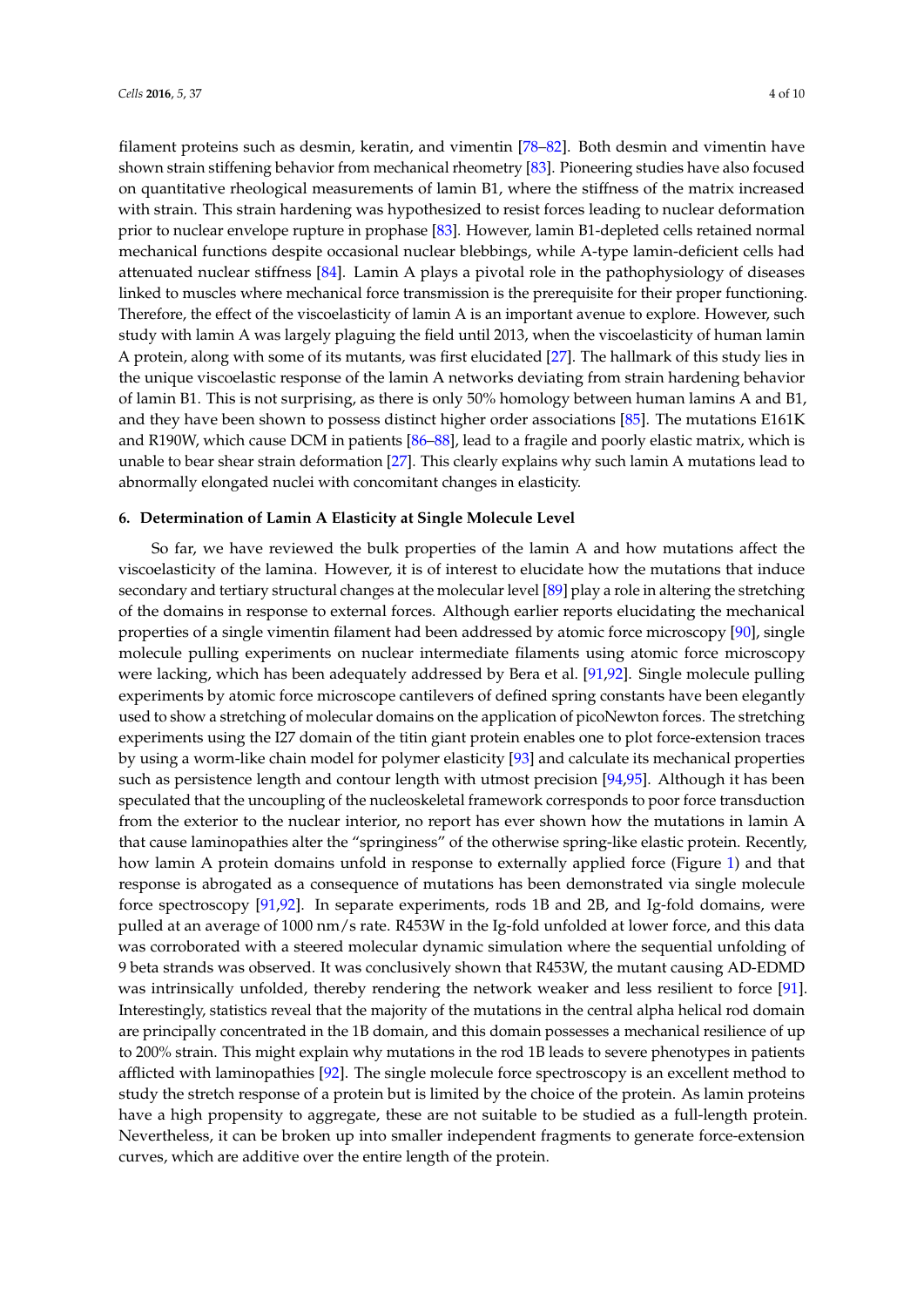<span id="page-4-5"></span>

**Figure 1.** Schematic diagram of stretching of the Ig-fold domain in single molecule force **Figure 1.** Schematic diagram of stretching of the Ig-fold domain in single molecule force spectroscopy (SMFS) and the force-extension curve. (A) Illustration showing the construct of alternating units of Ig and I27, which are pulled by a cantilever tip from the gold coated cover slip containing a drop of the protein; (B) Force extension curves plotting the unfolding force and change in contour length. The curve is fitted with a worm-like chain model of polymer elasticity. (Reproduced with permission from Bera et. al, Biochemistry, 2014).

## **7. Conclusions 7. Conclusions**

The nuclear lamina can thus be viewed as a mechanoresponsive element of the cell where the mechanical cues are transmitted from ECM with the help of LINC complexes. Lamins being principal components are also effectors in this mechanotransduction relay by dint of its structural principal components are also effectors in this mechanotransduction relay by dint of its structural fluctuations and chromatin reorganization. Lamin A is of paramount importance in this relay as large number of mutations associated with it lead to a plethora of diseases termed as laminopathies. a large number of mutations associated with it lead to a plethora of diseases termed as laminopathies. Some of the causative factors behind these mutations are being uncovered by applying principles of physics in biology in the form of rheology and single molecule force spectroscopy. However, investigations are underway to enable us to delineate the signaling pathways leading to the further investigations are underway to enable us to delineate the signaling pathways leading to the pathophysiology of laminopathies. pathophysiology of laminopathies.

**Acknowledgments:** We sincerely apologize to all of the authors whom we could not cite due to space **Acknowledgments:** We sincerely apologize to all of the authors whom we could not cite due to space constraints. The content has been kept concise but informative to the best of our knowledge.

**Conflicts of Interest:** The authors declare no conflict of interest. **Conflicts of Interest:** The authors declare no conflict of interest.

## **References References**

- <span id="page-4-0"></span>1. Fawcett, D.W. On the occurrence of a fibrous lamina on the inner aspect of the nuclear envelope in certain 1. Fawcett, D.W. On the occurrence of a fibrous lamina on the inner aspect of the nuclear envelope in certain cells of vertebrates. *Am. J. Anat.* **1966**, *119*, 129–145. cells of vertebrates. *Am. J. Anat.* **1966**, *119*, 129–145. [\[CrossRef\]](http://dx.doi.org/10.1002/aja.1001190108) [\[PubMed\]](http://www.ncbi.nlm.nih.gov/pubmed/6007824)
- <span id="page-4-1"></span>2. Aaronson, R.P.; Blobel, G. Isolation of nuclear pore complexes in association with a lamina. *Proc. Natl. Acad. Acad. Sci. USA* **1975**, *72*, 1007–1011. *Sci. USA* **1975**, *72*, 1007–1011. [\[CrossRef\]](http://dx.doi.org/10.1073/pnas.72.3.1007) [\[PubMed\]](http://www.ncbi.nlm.nih.gov/pubmed/1055359)
- <span id="page-4-2"></span>3. Gerace, L.; Blum, A.; Blobel, G. Immunocytochemical localization of the major polypeptides of the nuclear 3. Gerace, L.; Blum, A.; Blobel, G. Immunocytochemical localization of the major polypeptides of the nuclear pore complex-lamina fraction. Interphase and mitotic distribution. *J. Cell Biol.* **1978**, 79 Pt 1, 546–566.  $[CrossRef]$  [\[PubMed\]](http://www.ncbi.nlm.nih.gov/pubmed/102651)  $\blacksquare$
- <span id="page-4-3"></span>*Nature* **1986**, *323*, 560–564. 4. Aebi, U.; Cohn, J.; Buhle, L.; Gerace, L. The nuclear lamina is a meshwork of intermediate-type filaments. *Nature* **1986**, 323, 560–564. [CrossRef] [PubMed]
- 5. Goldman, A.E.; Maul, G.; Steinert, P.M.; Yang, H.Y.; Goldman, R.D. Keratin-like proteins that coisolate with 3839–3843. intermediate filaments of BHK-21 cells are nuclear lamins. *Proc. Natl. Acad. Sci. USA* **1986**, *83*, 3839–3843. [\[CrossRef\]](http://dx.doi.org/10.1073/pnas.83.11.3839) [\[PubMed\]](http://www.ncbi.nlm.nih.gov/pubmed/2424013)
- <span id="page-4-4"></span>6. McKeon, F.D.; Kirschner, M.W.; Caput, D. Homologies in both primary and secondary structure between nuclear envelope and intermediate filament proteins. Nature 1986, 319, 463-468. [\[CrossRef\]](http://dx.doi.org/10.1038/319463a0) [\[PubMed\]](http://www.ncbi.nlm.nih.gov/pubmed/3453101)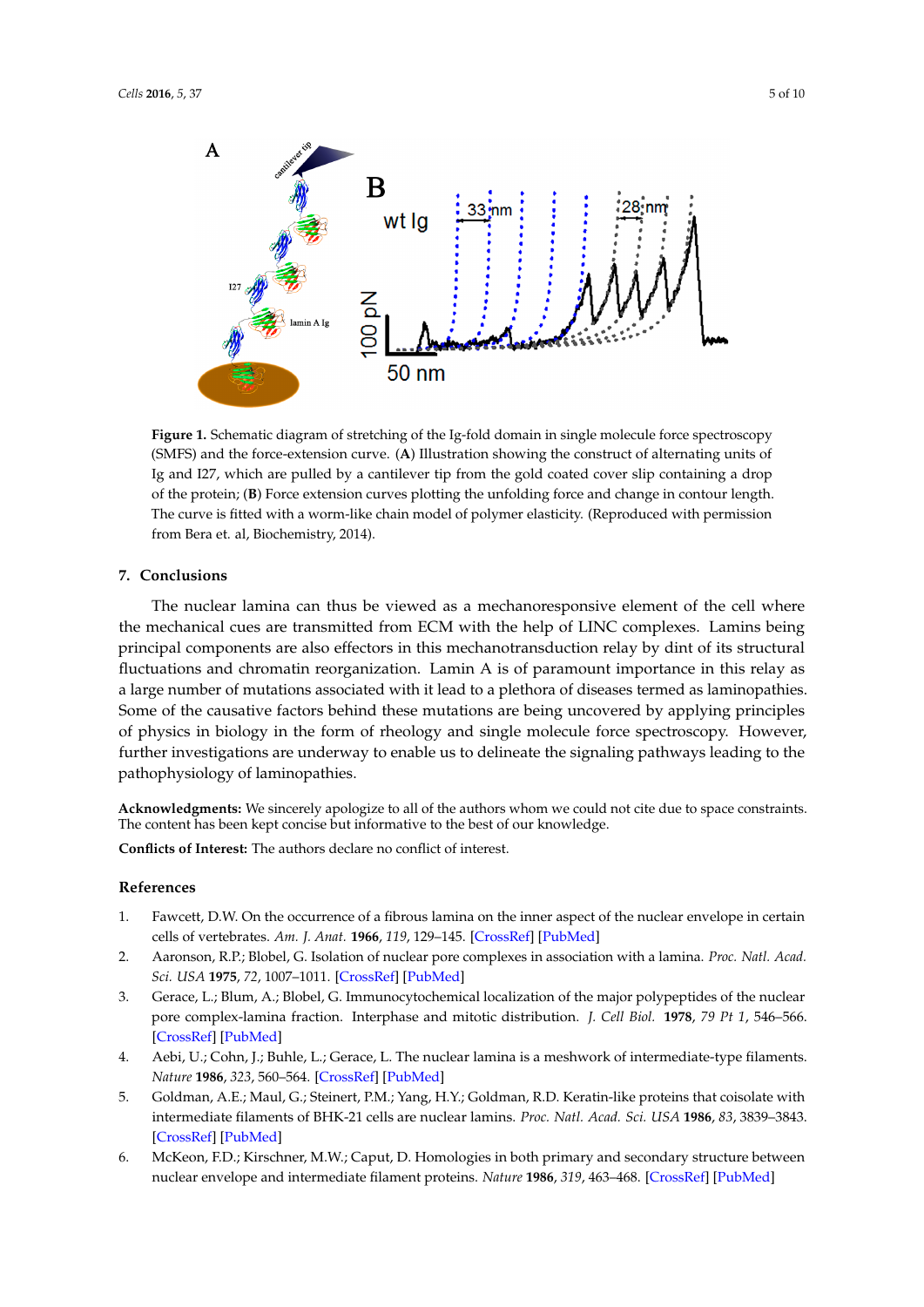- <span id="page-5-0"></span>7. Meier, I. The plant nuclear envelope. *Cell. Mol. Life Sci.* **2001**, *58*, 1774–1780. [\[CrossRef\]](http://dx.doi.org/10.1007/PL00000817) [\[PubMed\]](http://www.ncbi.nlm.nih.gov/pubmed/11766878)
- <span id="page-5-1"></span>8. Melcer, S.; Gruenbaum, Y.; Krohne, G. Invertebrate lamins. *Exp. Cell Res.* **2007**, *313*, 2157–2166. [\[CrossRef\]](http://dx.doi.org/10.1016/j.yexcr.2007.03.004) [\[PubMed\]](http://www.ncbi.nlm.nih.gov/pubmed/17451683)
- <span id="page-5-2"></span>9. Broers, J.L.V.; Ramaekers, F.C.S.; Bonne, G.; Yaou, R.B.; Hutchison, C.J. Nuclear lamins: Laminopathies and their role in premature ageing. *Physiol. Rev.* **2006**, *86*, 967–1008. [\[CrossRef\]](http://dx.doi.org/10.1152/physrev.00047.2005) [\[PubMed\]](http://www.ncbi.nlm.nih.gov/pubmed/16816143)
- <span id="page-5-3"></span>10. Verstraeten, V.L.; Broers, J.L.; Ramaekers, F.C.; van Steensel, M.A. The nuclear envelope, a key structure in cellular integrity and gene expression. *Curr. Med. Chem.* **2007**, *14*, 1231–1248. [\[CrossRef\]](http://dx.doi.org/10.2174/092986707780598032) [\[PubMed\]](http://www.ncbi.nlm.nih.gov/pubmed/17504143)
- <span id="page-5-4"></span>11. Machiels, B.M.; Zorenc, A.H.; Endert, J.M.; Kuijpers, H.J.; van Eys, G.J.; Ramaekers, F.C.; Broers, J.L. An alternative splicing product of the lamin A/C gene lacks exon 10. *J. Biol. Chem.* **1996**, *271*, 9249–9253. [\[PubMed\]](http://www.ncbi.nlm.nih.gov/pubmed/8621584)
- <span id="page-5-5"></span>12. Furukawa, K.; Inagaki, H.; Hotta, Y. Identification and cloning of an mRNA coding for a germ cell-specific A-type lamin in mice. *Exp. Cell Res.* **1994**, *212*, 426–430. [\[CrossRef\]](http://dx.doi.org/10.1006/excr.1994.1164) [\[PubMed\]](http://www.ncbi.nlm.nih.gov/pubmed/8187835)
- <span id="page-5-6"></span>13. Furukawa, K.; Hotta, Y. cDNA cloning of a germ cell specific lamin B3 from mouse spermatocytes and analysis of its function by ectopic expression in somatic cells. *EMBO J.* **1993**, *12*, 97–106. [\[PubMed\]](http://www.ncbi.nlm.nih.gov/pubmed/8094052)
- <span id="page-5-7"></span>14. Loewinger, L.; McKeon, F. Mutations in the nuclear lamin proteins resulting in their aberrant assembly in the cytoplasm. *EMBO J.* **1988**, *7*, 2301–2309. [\[PubMed\]](http://www.ncbi.nlm.nih.gov/pubmed/3056713)
- <span id="page-5-8"></span>15. Dhe-Paganon, S.; Werner, E.D.; Chi, Y.I.; Shoelson, S.E. Structure of the globular tail of nuclear lamin. *J. Biol. Chem.* **2002**, *277*, 17381–17384. [\[CrossRef\]](http://dx.doi.org/10.1074/jbc.C200038200) [\[PubMed\]](http://www.ncbi.nlm.nih.gov/pubmed/11901143)
- <span id="page-5-9"></span>16. Krimm, I.; Ostlund, C.; Gilquin, B.; Couprie, J.; Hossenlopp, P.; Mornon, J.P.; Bonne, G.; Courvalin, J.C.; Worman, H.J.; Zinn-Justin, S. The Ig-like structure of the C-terminal domain of lamin A/C, mutated in muscular dystrophies, cardiomyopathy, and partial lipodystrophy. *Structure* **2002**, *10*, 811–823. [\[CrossRef\]](http://dx.doi.org/10.1016/S0969-2126(02)00777-3)
- <span id="page-5-10"></span>17. Rusinol, A.E.; Sinensky, M.S. Farnesylated lamins, progeroid syndromes and farnesyl transferase inhibitors. *J. Cell Sci.* **2006**, *119 Pt 16*, 3265–3272. [\[CrossRef\]](http://dx.doi.org/10.1242/jcs.03156) [\[PubMed\]](http://www.ncbi.nlm.nih.gov/pubmed/16899817)
- <span id="page-5-11"></span>18. Stuurman, N.; Heins, S.; Aebi, U. Nuclear lamins: Their structure, assembly, and interactions. *J. Struct. Biol.* **1998**, *122*, 42–66. [\[CrossRef\]](http://dx.doi.org/10.1006/jsbi.1998.3987) [\[PubMed\]](http://www.ncbi.nlm.nih.gov/pubmed/9724605)
- <span id="page-5-12"></span>19. Herrmann, H.; Foisner, R. Intermediate filaments: Novel assembly models and exciting new functions for nuclear lamins. *Cell. Mol. Life Sci.* **2003**, *60*, 1607–1612. [\[CrossRef\]](http://dx.doi.org/10.1007/s00018-003-3004-0) [\[PubMed\]](http://www.ncbi.nlm.nih.gov/pubmed/14504651)
- <span id="page-5-13"></span>20. Shumaker, D.K.; Lopez-Soler, R.I.; Adam, S.A.; Herrmann, H.; Moir, R.D.; Spann, T.P.; Goldman, R.D. Functions and dysfunctions of the nuclear lamin Ig-fold domain in nuclear assembly, growth, and Emery-Dreifuss muscular dystrophy. *Proc. Natl. Acad. Sci. USA* **2005**, *102*, 15494–15499. [\[CrossRef\]](http://dx.doi.org/10.1073/pnas.0507612102) [\[PubMed\]](http://www.ncbi.nlm.nih.gov/pubmed/16227433)
- <span id="page-5-14"></span>21. Shimi, T.; Pfleghaar, K.; Kojima, S.; Pack, C.G.; Solovei, I.; Goldman, A.E.; Adam, S.A.; Shumaker, D.K.; Kinjo, M.; Cremer, T.; et al. The A- and B-type nuclear lamin networks: Microdomains involved in chromatin organization and transcription. *Genes Dev.* **2008**, *22*, 3409–3421. [\[CrossRef\]](http://dx.doi.org/10.1101/gad.1735208) [\[PubMed\]](http://www.ncbi.nlm.nih.gov/pubmed/19141474)
- <span id="page-5-15"></span>22. Capco, D.G.; Wan, K.M.; Penman, S. The nuclear matrix: Three-dimensional architecture and protein composition. *Cell* **1982**, *29*, 847–858. [\[CrossRef\]](http://dx.doi.org/10.1016/0092-8674(82)90446-9)
- <span id="page-5-16"></span>23. Belmont, A.S.; Zhai, Y.; Thilenius, A. Lamin B distribution and association with peripheral chromatin revealed by optical sectioning and electron microscopy tomography. *J. Cell Biol.* **1993**, *123 Pt 2*, 1671–1685. [\[CrossRef\]](http://dx.doi.org/10.1083/jcb.123.6.1671) [\[PubMed\]](http://www.ncbi.nlm.nih.gov/pubmed/8276889)
- <span id="page-5-17"></span>24. Goldberg, M.W.; Huttenlauch, I.; Hutchison, C.J.; Stick, R. Filaments made from A- and B-type lamins differ in structure and organization. *J. Cell Sci.* **2008**, *121 Pt 2*, 215–225. [\[CrossRef\]](http://dx.doi.org/10.1242/jcs.022020) [\[PubMed\]](http://www.ncbi.nlm.nih.gov/pubmed/18187453)
- <span id="page-5-18"></span>25. Dahl, K.N.; Kahn, S.M.; Wilson, K.L.; Discher, D.E. The nuclear envelope lamina network has elasticity and a compressibility limit suggestive of a molecular shock absorber. *J. Cell Sci.* **2004**, *117 Pt 20*, 4779–4786. [\[CrossRef\]](http://dx.doi.org/10.1242/jcs.01357) [\[PubMed\]](http://www.ncbi.nlm.nih.gov/pubmed/15331638)
- <span id="page-5-19"></span>26. Panorchan, P.; Wirtz, D.; Tseng, Y. Structure-function relationship of biological gels revealed by multiple-particle tracking and differential interference contrast microscopy: The case of human lamin networks. *Phys. Rev. E* **2004**, *70 Pt 1*, 041906. [\[CrossRef\]](http://dx.doi.org/10.1103/PhysRevE.70.041906) [\[PubMed\]](http://www.ncbi.nlm.nih.gov/pubmed/15600434)
- <span id="page-5-20"></span>27. Banerjee, A.; Rathee, V.; Krishnaswamy, R.; Bhattacharjee, P.; Ray, P.; Sood, A.K.; Sengupta, K. Viscoelastic behavior of human lamin A proteins in the context of dilated cardiomyopathy. *PLoS ONE* **2013**, *8*, e83410. [\[CrossRef\]](http://dx.doi.org/10.1371/journal.pone.0083410) [\[PubMed\]](http://www.ncbi.nlm.nih.gov/pubmed/24386194)
- <span id="page-5-21"></span>28. Kim, Y.; Sharov, A.A.; McDole, K.; Cheng, M.; Hao, H.; Fan, C.M.; Gaiano, N.; Ko, M.S.; Zheng, Y. Mouse B-type lamins are required for proper organogenesis but not by embryonic stem cells. *Science* **2011**, *334*, 1706–1710. [\[CrossRef\]](http://dx.doi.org/10.1126/science.1211222) [\[PubMed\]](http://www.ncbi.nlm.nih.gov/pubmed/22116031)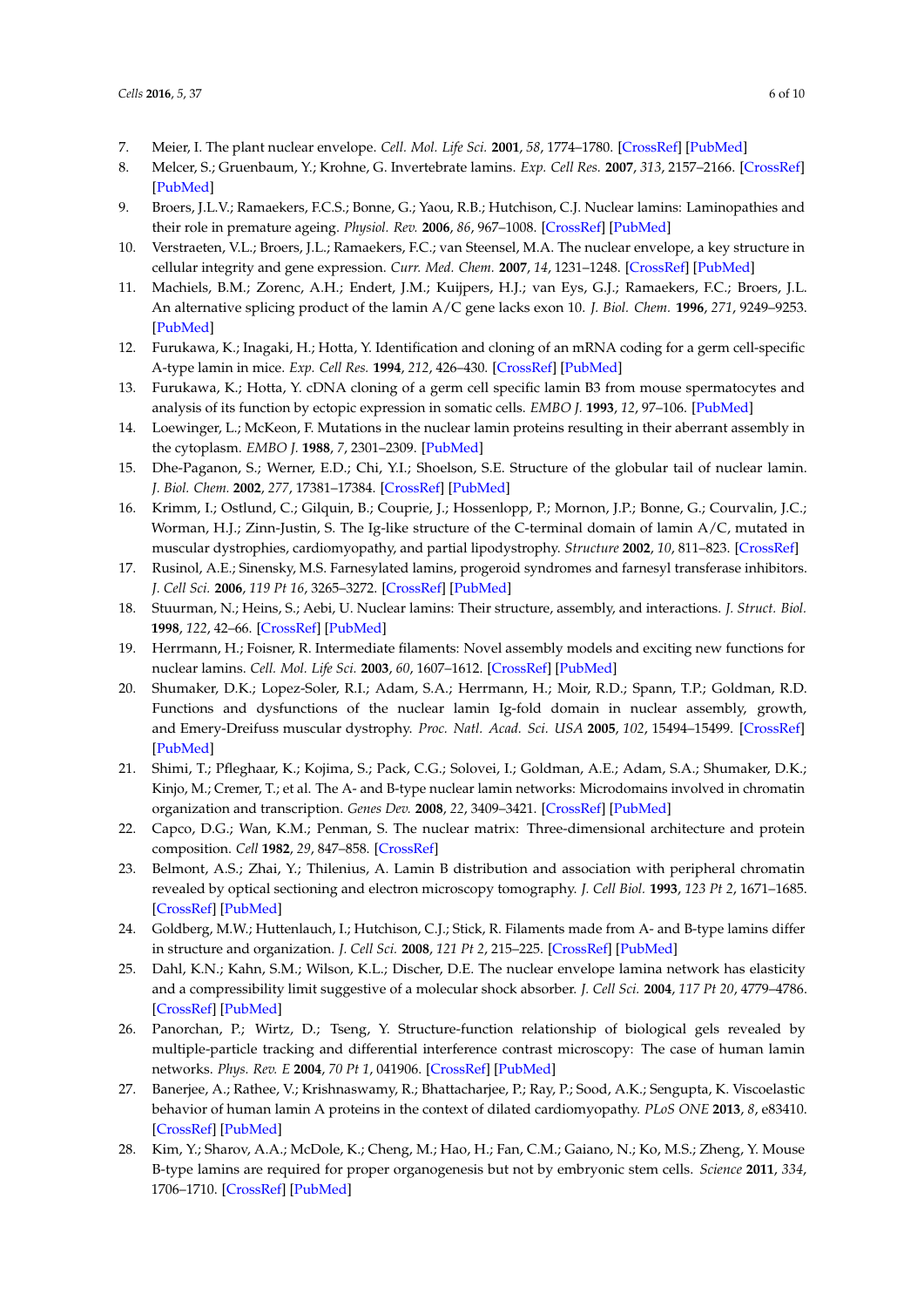- <span id="page-6-0"></span>29. Rober, R.A.; Weber, K.; Osborn, M. Differential timing of nuclear lamin A/C expression in the various organs of the mouse embryo and the young animal: A developmental study. *Development* **1989**, *105*, 365–378. [\[PubMed\]](http://www.ncbi.nlm.nih.gov/pubmed/2680424)
- <span id="page-6-1"></span>30. Benavente, R.; Krohne, G.; Franke, W.W. Cell type-specific expression of nuclear lamina proteins during development of Xenopus laevis. *Cell* **1985**, *41*, 177–190. [\[CrossRef\]](http://dx.doi.org/10.1016/0092-8674(85)90072-8)
- 31. Lourim, D.; Kempf, A.; Krohne, G. Characterization and quantitation of three B-type lamins in Xenopus oocytes and eggs: Increase of lamin LI protein synthesis during meiotic maturation. *J. Cell Sci.* **1996**, *109 Pt 7*, 1775–1785. [\[PubMed\]](http://www.ncbi.nlm.nih.gov/pubmed/8832400)
- <span id="page-6-2"></span>32. Stick, R.; Hausen, P. Changes in the nuclear lamina composition during early development of Xenopus laevis. *Cell* **1985**, *41*, 191–200. [\[CrossRef\]](http://dx.doi.org/10.1016/0092-8674(85)90073-X)
- <span id="page-6-3"></span>33. Riemer, D.; Stuurman, N.; Berrios, M.; Hunter, C.; Fisher, P.A.; Weber, K. Expression of Drosophila lamin C is developmentally regulated: Analogies with vertebrate A-type lamins. *J. Cell Sci.* **1995**, *108 Pt 10*, 3189–3198. [\[PubMed\]](http://www.ncbi.nlm.nih.gov/pubmed/7593280)
- <span id="page-6-4"></span>34. Lehner, C.F.; Stick, R.; Eppenberger, H.M.; Nigg, E.A. Differential expression of nuclear lamin proteins during chicken development. *J. Cell Biol.* **1987**, *105*, 577–587. [\[CrossRef\]](http://dx.doi.org/10.1083/jcb.105.1.577) [\[PubMed\]](http://www.ncbi.nlm.nih.gov/pubmed/3301871)
- <span id="page-6-5"></span>35. Stewart, C.; Burke, B. Teratocarcinoma stem cells and early mouse embryos contain only a single major lamin polypeptide closely resembling lamin B. *Cell* **1987**, *51*, 383–392. [\[CrossRef\]](http://dx.doi.org/10.1016/0092-8674(87)90634-9)
- <span id="page-6-6"></span>36. Constantinescu, D.; Gray, H.L.; Sammak, P.J.; Schatten, G.P.; Csoka, A.B. Lamin A/C expression is a marker of mouse and human embryonic stem cell differentiation. *Stem Cells* **2006**, *24*, 177–185. [\[CrossRef\]](http://dx.doi.org/10.1634/stemcells.2004-0159) [\[PubMed\]](http://www.ncbi.nlm.nih.gov/pubmed/16179429)
- <span id="page-6-7"></span>37. Gruenbaum, Y.; Goldman, R.D.; Meyuhas, R.; Mills, E.; Margalit, A.; Fridkin, A.; Dayani, Y.; Prokocimer, M.; Enosh, A. The nuclear lamina and its functions in the nucleus. *Int. Rev. Cytol.* **2003**, *226*, 1–62. [\[PubMed\]](http://www.ncbi.nlm.nih.gov/pubmed/12921235)
- <span id="page-6-8"></span>38. Osouda, S.; Nakamura, Y.; de Saint Phalle, B.; McConnell, M.; Horigome, T.; Sugiyama, S.; Fisher, P.A.; Furukawa, K. Null mutants of Drosophila B-type lamin Dm(0) show aberrant tissue differentiation rather than obvious nuclear shape distortion or specific defects during cell proliferation. *Dev. Biol.* **2005**, *284*, 219–232. [\[CrossRef\]](http://dx.doi.org/10.1016/j.ydbio.2005.05.022) [\[PubMed\]](http://www.ncbi.nlm.nih.gov/pubmed/15996653)
- <span id="page-6-9"></span>39. Coffinier, C.; Chang, S.Y.; Nobumori, C.; Tu, Y.; Farber, E.A.; Toth, J.I.; Fong, L.G.; Young, S.G. Abnormal development of the cerebral cortex and cerebellum in the setting of lamin B2 deficiency. *Proc. Natl. Acad. Sci. USA* **2010**, *107*, 5076–5081. [\[CrossRef\]](http://dx.doi.org/10.1073/pnas.0908790107) [\[PubMed\]](http://www.ncbi.nlm.nih.gov/pubmed/20145110)
- <span id="page-6-10"></span>40. Coffinier, C.; Jung, H.J.; Nobumori, C.; Chang, S.; Tu, Y.; Barnes, R.H., 2nd; Yoshinaga, Y.; de Jong, P.J.; Vergnes, L.; Reue, K.; et al. Deficiencies in lamin B1 and lamin B2 cause neurodevelopmental defects and distinct nuclear shape abnormalities in neurons. *Mol. Biol. Cell* **2011**, *22*, 4683–4693. [\[CrossRef\]](http://dx.doi.org/10.1091/mbc.E11-06-0504) [\[PubMed\]](http://www.ncbi.nlm.nih.gov/pubmed/21976703)
- <span id="page-6-11"></span>41. Sullivan, T.; Escalante-Alcalde, D.; Bhatt, H.; Anver, M.; Bhat, N.; Nagashima, K.; Stewart, C.L.; Burke, B. Loss of A-type lamin expression compromises nuclear envelope integrity leading to muscular dystrophy. *J. Cell Biol.* **1999**, *147*, 913–920. [\[CrossRef\]](http://dx.doi.org/10.1083/jcb.147.5.913) [\[PubMed\]](http://www.ncbi.nlm.nih.gov/pubmed/10579712)
- <span id="page-6-12"></span>42. Kubben, N.; Voncken, J.W.; Konings, G.; van Weeghel, M.; van den Hoogenhof, M.M.; Gijbels, M.; van Erk, A.; Schoonderwoerd, K.; van den Bosch, B.; Dahlmans, V.; et al. Post-natal myogenic and adipogenic developmental: Defects and metabolic impairment upon loss of A-type lamins. *Nucleus* **2011**, *2*, 195–207. [\[CrossRef\]](http://dx.doi.org/10.4161/nucl.2.3.15731) [\[PubMed\]](http://www.ncbi.nlm.nih.gov/pubmed/21818413)
- <span id="page-6-13"></span>43. Swift, J.; Ivanovska, I.L.; Buxboim, A.; Harada, T.; Dingal, P.C.D.P.; Pinter, J.; Pajerowski, J.D.; Spinler, K.R.; Shin, J.-W.; Tewari, M.; et al. Nuclear lamin-A scales with tissue stiffness and enhances matrix-directed differentiation. *Science* **2013**, *341*, 1240104. [\[CrossRef\]](http://dx.doi.org/10.1126/science.1240104) [\[PubMed\]](http://www.ncbi.nlm.nih.gov/pubmed/23990565)
- <span id="page-6-14"></span>44. Rowat, A.C.; Lammerding, J.; Ipsen, J.H. Mechanical properties of the cell nucleus and the effect of emerin deficiency. *Biophys. J.* **2006**, *91*, 4649–4664. [\[CrossRef\]](http://dx.doi.org/10.1529/biophysj.106.086454) [\[PubMed\]](http://www.ncbi.nlm.nih.gov/pubmed/16997877)
- <span id="page-6-15"></span>45. Lammerding, J.; Fong, L.G.; Ji, J.Y.; Reue, K.; Stewart, C.L.; Young, S.G.; Lee, R.T. Lamins A and C but not lamin B1 regulate nuclear mechanics. *J. Biol. Chem.* **2006**, *281*, 25768–25780. [\[CrossRef\]](http://dx.doi.org/10.1074/jbc.M513511200) [\[PubMed\]](http://www.ncbi.nlm.nih.gov/pubmed/16825190)
- <span id="page-6-16"></span>46. Schreiber, K.H.; Kennedy, B.K. When lamins go bad: Nuclear structure and disease. *Cell* **2013**, *152*, 1365–1375. [\[CrossRef\]](http://dx.doi.org/10.1016/j.cell.2013.02.015) [\[PubMed\]](http://www.ncbi.nlm.nih.gov/pubmed/23498943)
- <span id="page-6-17"></span>47. Folker, E.S.; Östlund, C.; Luxton, G.G.; Worman, H.J.; Gundersen, G.G. Lamin A variants that cause striated muscle disease are defective in anchoring transmembrane actin-associated nuclear lines for nuclear movement. *Proc. Natl. Acad. Sci. USA* **2011**, *108*, 131–136. [\[CrossRef\]](http://dx.doi.org/10.1073/pnas.1000824108) [\[PubMed\]](http://www.ncbi.nlm.nih.gov/pubmed/21818410)
- <span id="page-6-18"></span>48. Worman, H.J.; Ostlund, C.; Wang, Y. Diseases of the nuclear envelope. *Cold Spring Harb. Perspect. Biol.* **2010**, *2*, a000760. [\[CrossRef\]](http://dx.doi.org/10.1101/cshperspect.a000760) [\[PubMed\]](http://www.ncbi.nlm.nih.gov/pubmed/20182615)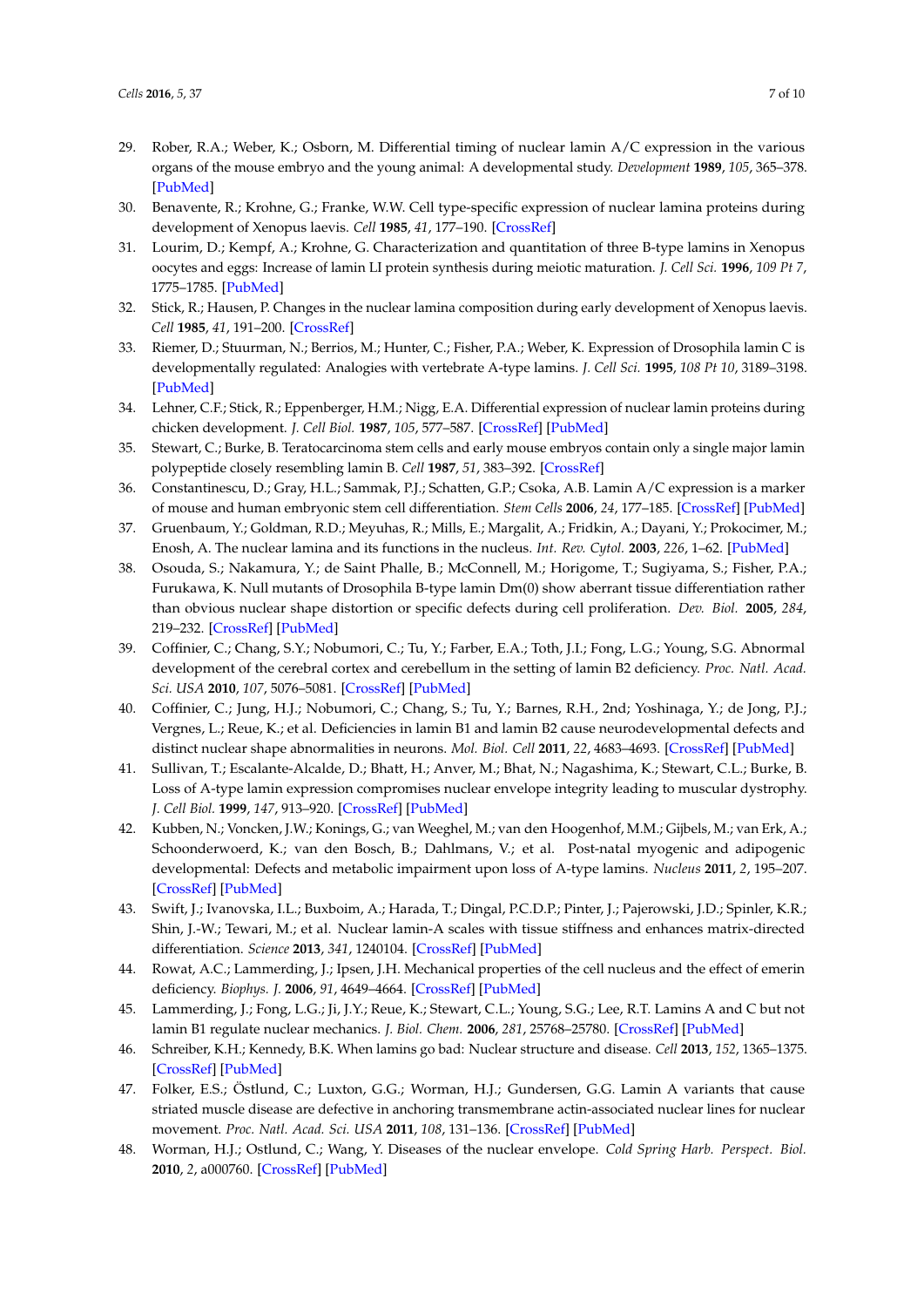- <span id="page-7-0"></span>49. Roncarati, R.; Viviani Anselmi, C.; Krawitz, P.; Lattanzi, G.; von Kodolitsch, Y.; Perrot, A.; di Pasquale, E.; Papa, L.; Portararo, P.; Columbaro, M.; et al. Doubly heterozygous LMNA and TTN mutations revealed by exome sequencing in a severe form of dilated cardiomyopathy. *Eur. J. Hum. Genet.* **2013**, *21*, 1105–1111. [\[CrossRef\]](http://dx.doi.org/10.1038/ejhg.2013.16) [\[PubMed\]](http://www.ncbi.nlm.nih.gov/pubmed/23463027)
- <span id="page-7-1"></span>50. Muchir, A.; Shan, J.; Bonne, G.; Lehnart, S.E.; Worman, H.J. Inhibition of extracellular signal-regulated kinase signaling to prevent cardiomyopathy caused by mutation in the gene encoding A-type lamins. *Hum. Mol. Genet.* **2009**, *18*, 241–247. [\[CrossRef\]](http://dx.doi.org/10.1093/hmg/ddn343) [\[PubMed\]](http://www.ncbi.nlm.nih.gov/pubmed/18927124)
- <span id="page-7-2"></span>51. Mounkes, L.C.; Kozlov, S.V.; Rottman, J.N.; Stewart, C.L. Expression of an LMNA-N195K variant of A-type lamins results in cardiac conduction defects and death in mice. *Hum. Mol. Genet.* **2005**, *14*, 2167–2180. [\[CrossRef\]](http://dx.doi.org/10.1093/hmg/ddi221) [\[PubMed\]](http://www.ncbi.nlm.nih.gov/pubmed/15972724)
- <span id="page-7-3"></span>52. Zwerger, M.; Jaalouk, D.E.; Lombardi, M.L.; Isermann, P.; Mauermann, M.; Dialynas, G.; Herrmann, H.; Wallrath, L.L.; Lammerding, J. Myopathic lamin mutations impair nuclear stability in cells and tissue and disrupt nucleo-cytoskeletal coupling. *Hum. Mol. Genet.* **2013**, *22*, 2335–2349. [\[CrossRef\]](http://dx.doi.org/10.1093/hmg/ddt079) [\[PubMed\]](http://www.ncbi.nlm.nih.gov/pubmed/23427149)
- <span id="page-7-4"></span>53. Dialynas, G.; Speese, S.; Budnik, V.; Geyer, P.K.; Wallrath, L.L. The role of Drosophila Lamin C in muscle function and gene expression. *Development* **2010**, *137*, 3067–3077. [\[CrossRef\]](http://dx.doi.org/10.1242/dev.048231) [\[PubMed\]](http://www.ncbi.nlm.nih.gov/pubmed/20702563)
- <span id="page-7-5"></span>54. Gupta, P.; Bilinska, Z.T.; Sylvius, N.; Boudreau, E.; Veinot, J.P.; Labib, S.; Bolongo, P.M.; Hamza, A.; Jackson, T.; Ploski, R. Genetic and ultrastructural studies in dilated cardiomyopathy patients: A large deletion in the lamin A/C gene is associated with cardiomyocyte nuclear envelope disruption. *Basic Res. Cardiol.* **2010**, *105*, 365–377. [\[CrossRef\]](http://dx.doi.org/10.1007/s00395-010-0085-4) [\[PubMed\]](http://www.ncbi.nlm.nih.gov/pubmed/20127487)
- <span id="page-7-6"></span>55. Cattin, M.E.; Bertrand, A.T.; Schlossarek, S.; Le Bihan, M.C.; Skov Jensen, S.; Neuber, C.; Crocini, C.; Maron, S.; Lainé, J.; Mougenot, N.; et al. Heterozygous LmnadelK32 mice develop dilated cardiomyopathy through a combined pathomechanism of haploinsufficiency and peptide toxicity. *Hum. Mol. Genet.* **2013**, *22*, 3152–3164. [\[CrossRef\]](http://dx.doi.org/10.1093/hmg/ddt172) [\[PubMed\]](http://www.ncbi.nlm.nih.gov/pubmed/23575224)
- <span id="page-7-7"></span>56. Verstraeten, V.L.; Ji, J.Y.; Cummings, K.S.; Lee, R.T.; Lammerding, J. Increased mechanosensitivity and nuclear stiffness in Hutchinson-Gilford progeria cells: Effects of farnesyltransferase inhibitors. *Aging Cell* **2008**, *7*, 383–393. [\[CrossRef\]](http://dx.doi.org/10.1111/j.1474-9726.2008.00382.x) [\[PubMed\]](http://www.ncbi.nlm.nih.gov/pubmed/18331619)
- <span id="page-7-8"></span>57. Dahl, K.N.; Dahl, K.N.; Scaffidi, P.; Islam, M.F.; Yodh, A.G.; Wilson, K.L.; Misteli, T. Distinct structural and mechanical properties of the nuclear lamina in Hutchinson-Gilford progeria syndrome. *Proc. Natl. Acad. Sci. USA* **2006**, *103*, 10271–10276. [\[CrossRef\]](http://dx.doi.org/10.1073/pnas.0601058103) [\[PubMed\]](http://www.ncbi.nlm.nih.gov/pubmed/16801550)
- <span id="page-7-9"></span>58. Hoffman, B.D.; Grashoff, C.; Schwartz, M.A. Dynamic molecular processes mediate cellular mechanotransduction. *Nature* **2011**, *475*, 316–323. [\[CrossRef\]](http://dx.doi.org/10.1038/nature10316) [\[PubMed\]](http://www.ncbi.nlm.nih.gov/pubmed/21776077)
- <span id="page-7-10"></span>59. Crisp, M.; Liu, Q.; Roux, K.; Rattner, J.B.; Shanahan, C.; Burke, B.; Stahl, P.D.; Hodzic, D. Coupling of the nucleus and cytoplasm: Role of the LINC complex. *J. Cell Biol.* **2006**, *172*, 41–53. [\[CrossRef\]](http://dx.doi.org/10.1083/jcb.200509124) [\[PubMed\]](http://www.ncbi.nlm.nih.gov/pubmed/16380439)
- <span id="page-7-11"></span>60. Ketema, M.; Kreft, M.; Secades, P.; Janssen, H.; Sonnenberg, A. Nesprin-3 connects plectin and vimentin to the nuclear envelope of Sertoli cells but is not required for Sertoli cell function in spermatogenesis. *Mol. Biol. Cell* **2013**, *24*, 2454–6246. [\[CrossRef\]](http://dx.doi.org/10.1091/mbc.E13-02-0100) [\[PubMed\]](http://www.ncbi.nlm.nih.gov/pubmed/23761073)
- <span id="page-7-12"></span>61. Haque, F.; Lloyd, D.J.; Smallwood, D.T.; Dent, C.L.; Shanahan, C.M.; Fry, A.M.; Trembath, R.C.; Shackleton, S. SUN1 interacts with nuclear lamin A and cytoplasmic nesprins to provide a physical connection between the nuclear lamina and the cytoskeleton. *Mol. Cell. Biol.* **2006**, *26*, 3738–3751. [\[CrossRef\]](http://dx.doi.org/10.1128/MCB.26.10.3738-3751.2006) [\[PubMed\]](http://www.ncbi.nlm.nih.gov/pubmed/16648470)
- <span id="page-7-13"></span>62. Chang, W.; Worman, H.J.; Gundersen, G.G. Accessorizing and anchoring the LINC complex for multifunctionality. *J. Cell Biol.* **2015**, *208*, 11–22. [\[CrossRef\]](http://dx.doi.org/10.1083/jcb.201409047) [\[PubMed\]](http://www.ncbi.nlm.nih.gov/pubmed/25559183)
- <span id="page-7-15"></span><span id="page-7-14"></span>63. Mejat, A.; Misteli, T. LINC complexes in health and disease. *Nucleus* **2010**, *1*, 40–52. [\[CrossRef\]](http://dx.doi.org/10.4161/nucl.1.1.10530) [\[PubMed\]](http://www.ncbi.nlm.nih.gov/pubmed/21327104)
- 64. Wilhelmsen, K.; Litjens, S.H.M.; Kuikman, I.; Tshimbalanga, N.; Janssen, H.; van den Bout, I.; Raymond, K.; Sonnenberg, A. Nesprin-3, a novel outer nuclear membrane protein, associates with the cytoskeletal linker protein plectin. *J. Cell Biol.* **2005**, *171*, 799–810. [\[CrossRef\]](http://dx.doi.org/10.1083/jcb.200506083) [\[PubMed\]](http://www.ncbi.nlm.nih.gov/pubmed/16330710)
- <span id="page-7-16"></span>65. Luke, Y.; Zaim, H.; Karakesisoglou, I.; Jaeger, V.M.; Sellin, L.; Lu, W.; Schneider, M.; Neumann, S.; Beijer, A.; Munck, M.; et al. Nesprin-2 Giant (NUANCE) maintains nuclear envelope architecture and composition in skin. *J. Cell Sci.* **2008**, *121*, 1887–1898. [\[CrossRef\]](http://dx.doi.org/10.1242/jcs.019075) [\[PubMed\]](http://www.ncbi.nlm.nih.gov/pubmed/18477613)
- <span id="page-7-17"></span>66. Cain, N.E.; Tapley, E.C.; McDonald, K.L.; Cain, B.M.; Starr, D.A. The SUN protein UNC-84 is required only in force-bearing cells to maintain nuclear envelope architecture. *J. Cell Biol.* **2014**, *206*, 163–172. [\[CrossRef\]](http://dx.doi.org/10.1083/jcb.201405081) [\[PubMed\]](http://www.ncbi.nlm.nih.gov/pubmed/25023515)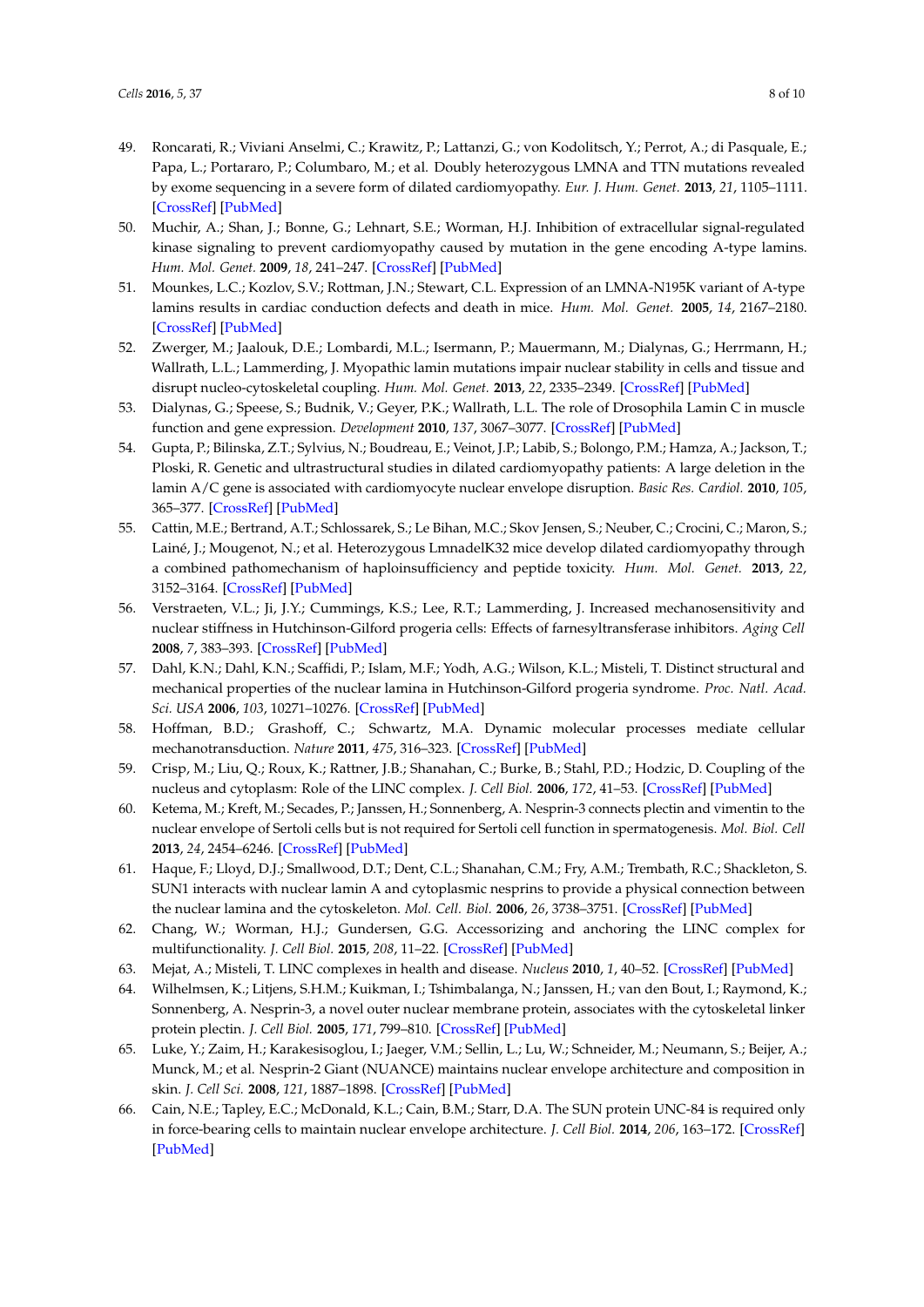- <span id="page-8-0"></span>67. Zuela, N.; Zwerger, M.; Levin, T.; Medalia, O.; Gruenbaum, Y. Impaired mechanical response of an EDMD mutation leads to motility phenotypes that are repaired by loss of prenylation. *J. Cell Sci.* **2016**, *129*, 1781–1791. [\[CrossRef\]](http://dx.doi.org/10.1242/jcs.184309) [\[PubMed\]](http://www.ncbi.nlm.nih.gov/pubmed/27034135)
- <span id="page-8-1"></span>68. Hale, C.M.; Shrestha, A.L.; Khatau, S.B.; Stewart-Hutchinson, P.J.; Hernandez, L.; Stewart, C.L.; Hodzic, D.; Wirtz, D. Dysfunctional connections between the nucleus and the actin and microtubule networks in laminopathic models. *Biophys. J.* **2008**, *95*, 5462–5475. [\[CrossRef\]](http://dx.doi.org/10.1529/biophysj.108.139428) [\[PubMed\]](http://www.ncbi.nlm.nih.gov/pubmed/18790843)
- <span id="page-8-2"></span>69. Chen, Z.J.; Wang, W.P.; Chen, Y.C.; Wang, J.Y.; Lin, W.H.; Tai, L.A.; Liou, G.G.; Yang, C.S.; Chi, Y.H. Dysregulated interactions between lamin A and SUN1 induce abnormalities in the nuclear envelope and endoplasmic reticulum in progeric laminopathies. *J. Cell Sci.* **2014**, *127 Pt 8*, 1792–804. [\[CrossRef\]](http://dx.doi.org/10.1242/jcs.139683) [\[PubMed\]](http://www.ncbi.nlm.nih.gov/pubmed/24522183)
- <span id="page-8-3"></span>70. Dechat, T.; Gesson, K.; Foisner, R. Lamina-independent lamins in the nuclear interior serve important functions. *Cold Spring Harb. Symp. Quant. Biol.* **2010**, *75*, 533–543. [\[CrossRef\]](http://dx.doi.org/10.1101/sqb.2010.75.018) [\[PubMed\]](http://www.ncbi.nlm.nih.gov/pubmed/21209392)
- <span id="page-8-4"></span>71. Dechat, T.; Pfleghaar, K.; Sengupta, K.; Shimi, T.; Shumaker, D.K.; Solimando, L.; Goldman, R.D. Nuclear lamins: Major factors in the structural organization and function of the nucleus and chromatin. *Genes Dev.* **2008**, *22*, 832–853. [\[CrossRef\]](http://dx.doi.org/10.1101/gad.1652708) [\[PubMed\]](http://www.ncbi.nlm.nih.gov/pubmed/18381888)
- <span id="page-8-5"></span>72. Radmacher, M. Studying the mechanics of cellular processes by atomic force microscopy. *Methods Cell Biol.* **2007**, *83*, 347–372. [\[PubMed\]](http://www.ncbi.nlm.nih.gov/pubmed/17613316)
- <span id="page-8-6"></span>73. Lammerding, J.; Dahl, K.N.; Discher, D.E.; Kamm, R.D. Nuclear mechanics and methods. *Methods Cell Biol.* **2007**, *83*, 269–294. [\[PubMed\]](http://www.ncbi.nlm.nih.gov/pubmed/17613312)
- <span id="page-8-7"></span>74. Khatau, S.B.; Kim, D.H.; Hale, C.M.; Bloom, R.J.; Wirtz, D. The perinuclear actin cap in health and disease. *Nucleus* **2010**, *1*, 337–342. [\[CrossRef\]](http://dx.doi.org/10.4161/nucl.1.4.12331) [\[PubMed\]](http://www.ncbi.nlm.nih.gov/pubmed/21327082)
- <span id="page-8-8"></span>75. Gardel, M.L.; Shin, J.H.; MacKintosh, F.C.; Mahadevan, L.; Matsudaira, P.; Weitz, D.A. Elastic behavior of cross-linked and bundled actin networks. *Science* **2004**, *304*, 1301–1305. [\[CrossRef\]](http://dx.doi.org/10.1126/science.1095087) [\[PubMed\]](http://www.ncbi.nlm.nih.gov/pubmed/15166374)
- 76. Chaudhuri, O.; Parekh, S.H.; Fletcher, D.A. Reversible stress softening of actin networks. *Nature* **2007**, *445*, 295–298. [\[CrossRef\]](http://dx.doi.org/10.1038/nature05459) [\[PubMed\]](http://www.ncbi.nlm.nih.gov/pubmed/17230186)
- <span id="page-8-9"></span>77. Semmrich, C.; Storz, T.; Glaser, J.; Merkel, R.; Bausch, A.R.; Kroy, K. Glass transition and rheological redundancy in F-actin solutions. *Proc. Natl. Acad. Sci. USA* **2007**, *104*, 20199–20203. [\[CrossRef\]](http://dx.doi.org/10.1073/pnas.0705513104) [\[PubMed\]](http://www.ncbi.nlm.nih.gov/pubmed/18077385)
- <span id="page-8-10"></span>78. Yamada, S.; Wirtz, D.; Coulombe, P.A. The mechanical properties of simple epithelial keratins 8 and 18: Discriminating between interfacial and bulk elasticities. *J. Struct. Biol.* **2003**, *143*, 45–55. [\[CrossRef\]](http://dx.doi.org/10.1016/S1047-8477(03)00101-1)
- 79. Lin, Y.C.; Yao, N.Y.; Broedersz, C.P.; Herrmann, H.; MacKintosh, F.C.; Weitz, D.A. Origins of elasticity in intermediate filament networks. *Phys. Rev. Lett.* **2010**, *104*, 58101. [\[CrossRef\]](http://dx.doi.org/10.1103/PhysRevLett.104.058101) [\[PubMed\]](http://www.ncbi.nlm.nih.gov/pubmed/20366795)
- 80. Janmey, P.A.; Euteneuer, U.; Traub, P.; Schliwa, M. Viscoelastic properties of vimentin compared with other filamentous biopolymer networks. *J. Cell Biol.* **1991**, *113*, 155–160. [\[CrossRef\]](http://dx.doi.org/10.1083/jcb.113.1.155) [\[PubMed\]](http://www.ncbi.nlm.nih.gov/pubmed/2007620)
- 81. Schopferer, M.; Bär, H.; Hochstein, B.; Sharma, S.; Mücke, N.; Herrmann, H.; Willenbacher, N. Desmin and vimentin intermediate filament networks: Their viscoelastic properties investigated by mechanical rheometry. *J. Mol. Biol.* **2009**, *388*, 133–143. [\[CrossRef\]](http://dx.doi.org/10.1016/j.jmb.2009.03.005) [\[PubMed\]](http://www.ncbi.nlm.nih.gov/pubmed/19281820)
- <span id="page-8-11"></span>82. Hofmann, I.; Franke, W.W. Heterotypic interactions and filament assembly of type I and type II cytokeratins in vitro: Viscometry and determinations of relative affinities. *Eur. J. Cell Biol.* **1997**, *72*, 122–132. [\[PubMed\]](http://www.ncbi.nlm.nih.gov/pubmed/9157008)
- <span id="page-8-12"></span>83. Panorchan, P.; Schafer, B.W.; Wirtz, D.; Tseng, Y. Nuclear envelope breakdown requires overcoming the mechanical integrity of the nuclear lamina. *J. Biol. Chem.* **2004**, *279*, 43462–43467. [\[CrossRef\]](http://dx.doi.org/10.1074/jbc.M402474200) [\[PubMed\]](http://www.ncbi.nlm.nih.gov/pubmed/15292200)
- <span id="page-8-13"></span>84. Lammerding, J.; Lee, R.T. The nuclear membrane and mechanotransduction: Impaired nuclear mechanics and mechanotransduction in lamin A/C deficient cells. *Novartis Found. Symp.* **2005**, *264*, 264–278. [\[PubMed\]](http://www.ncbi.nlm.nih.gov/pubmed/15773759)
- <span id="page-8-14"></span>85. Goldberg, M.W.; Fiserova, J.; Huttenlauch, I.; Stick, R. A new model for nuclear lamina organization. *Biochem. Soc. Trans.* **2008**, *36 Pt 6*, 1339–1343. [\[CrossRef\]](http://dx.doi.org/10.1042/BST0361339) [\[PubMed\]](http://www.ncbi.nlm.nih.gov/pubmed/19021552)
- <span id="page-8-15"></span>86. Perrot, A.; Hussein, S.; Ruppert, V.; Schmidt, H.H.; Wehnert, M.S.; Duong, N.T.; Posch, M.G.; Panek, A.; Dietz, R.; Kindermann, I.; et al. Identification of mutational hot spots in LMNA encoding lamin A/C in patients with familial dilated cardiomyopathy. *Basic Res. Cardiol.* **2009**, *104*, 90–99. [\[CrossRef\]](http://dx.doi.org/10.1007/s00395-008-0748-6) [\[PubMed\]](http://www.ncbi.nlm.nih.gov/pubmed/18795223)
- 87. Arbustini, E.; Pilotto, A.; Repetto, A.; Grasso, M.; Negri, A.; Diegoli, M.; Campana, C.; Scelsi, L.; Baldini, E.; Gavazzi, A.; et al. Autosomal dominant dilated cardiomyopathy with atrioventricular block: A lamin A/C defect-related disease. *J. Am. Coll. Cardiol.* **2002**, *39*, 981–990. [\[CrossRef\]](http://dx.doi.org/10.1016/S0735-1097(02)01724-2)
- <span id="page-8-16"></span>88. Pasotti, M.; Klersy, C.; Pilotto, A.; Marziliano, N.; Rapezzi, C.; Serio, A.; Mannarino, S.; Gambarin, F.; Favalli, V.; Grasso, M.; et al. Long-term outcome and risk stratification in dilated cardiolaminopathies. *J. Am. Coll. Cardiol.* **2008**, *52*, 1250–1260. [\[CrossRef\]](http://dx.doi.org/10.1016/j.jacc.2008.06.044) [\[PubMed\]](http://www.ncbi.nlm.nih.gov/pubmed/18926329)